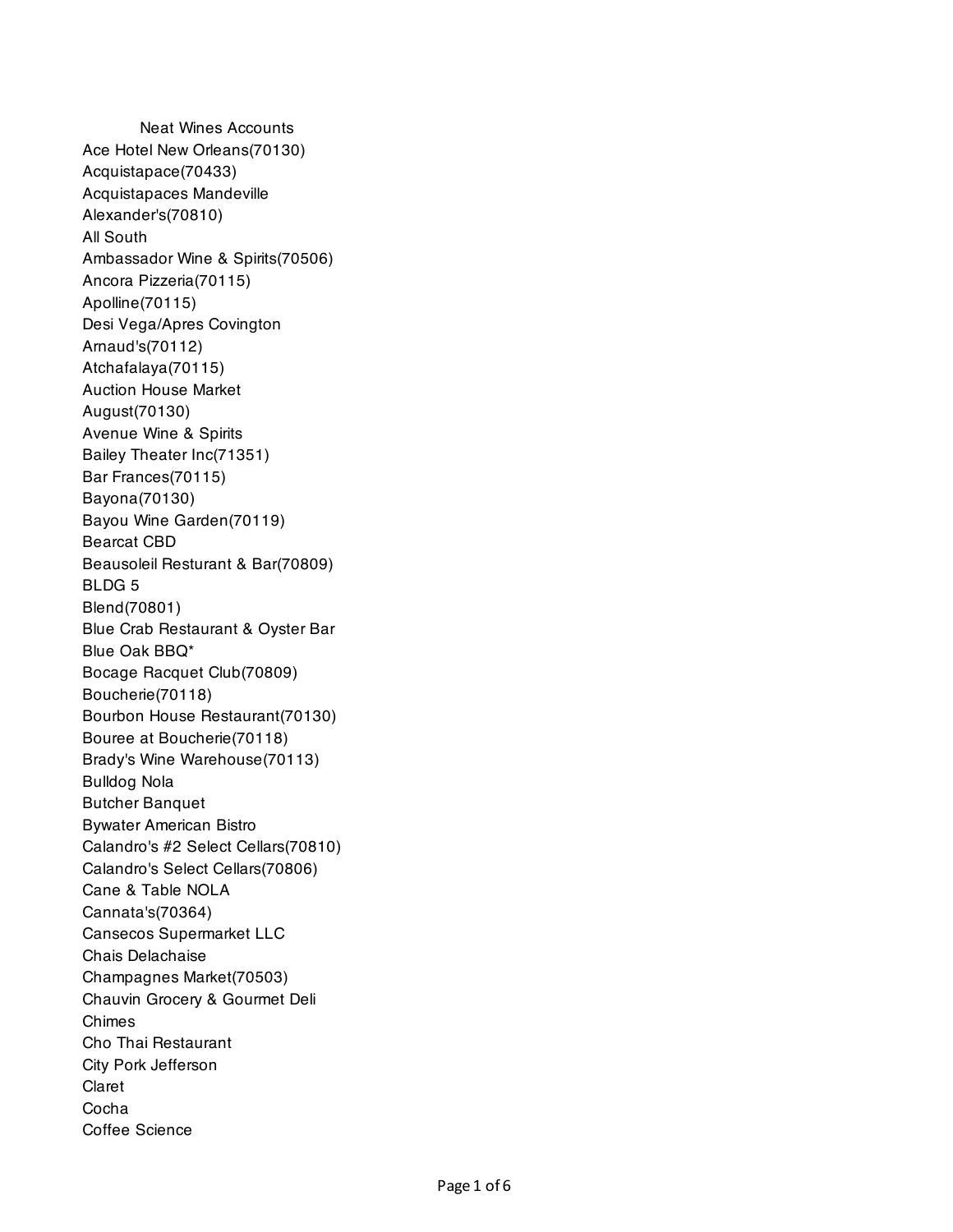Neat Wines Accounts Copper Vine Cork & Cuts Costera Court of Two Sisters Cuban Creations Cuban Liquor Co., Inc(71106) Cure NOLA Cured. on Columbia Cuvee Del Porto(70433) Delachaise(70130) Desi Vega Metairie Desi Vegas' Steakhouse(70112) Devine Wines and Spirits Plus(71270) Doc's Place Domenica(70130) Dorignac's(70005) East Ridge Country Club Economical Supermarket Elios Wine Warehouse(70125) Elle-J's Elsies Kitchen(70806) Emeril's(70130) Faubourg Wines(70117) FDGH Shreveport, LLC Finnegan's NOLA Flemings-BR Flemings-Metairie Frank's Louisiana Kitchen Frank's Pizza Napoletana(71105) Franklin(70117) French Market Bistro(70810) Gabrielle Restaurant\* Galaxie Gene's Theatre(70130) Genusa's Italian Restaurant(71201) Gianna LLC Golden Nugget Hotel & Casino Grande Krewe(70117) Grapeful Ape Gris Gris NOLA Gulf Coast Spirits(70448) Gulfstream/Houston's GW Fins FQ(70112) Habanos Wine Harrahs Casino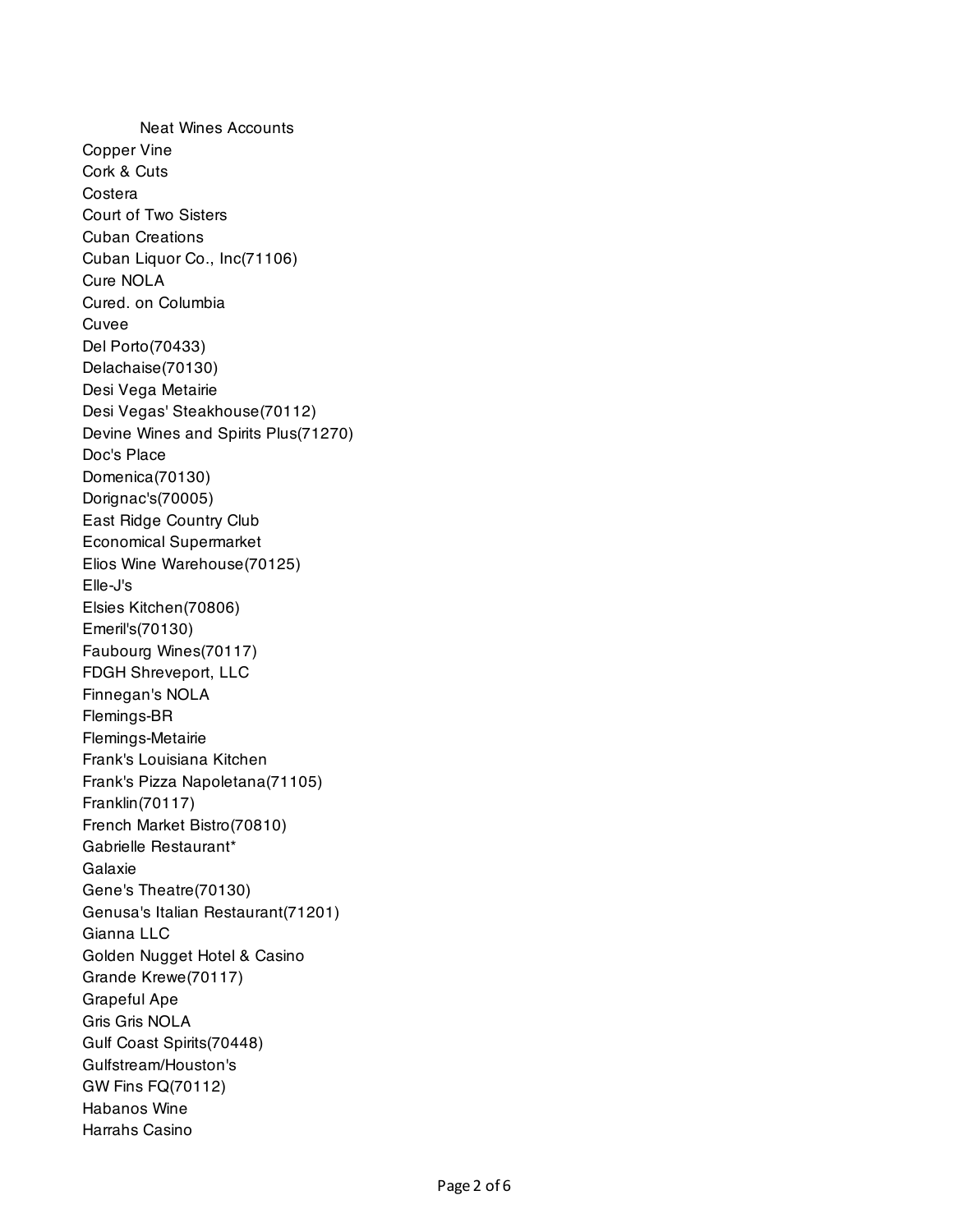Neat Wines Accounts Harvest Supermarket LLC Herbsaint(70130) HMS Host-Emerils Table Hokus Pokus Liquors-PV Hokus Pokus Liquors/LC Hong Kong Market Hotel Monteleone(70130) Jewel of the South Johnny Sanchez Justine Restaurant Kalurah Street Grill Keife & Co L'Auberge BR La Petite Grocery(70115) La Pizzeria Lacombe Chevron Travel Center Lakeview Grocery#129(70124) Langenstein's of Metairie(70005) Legacy Gretna #1(Prime 13) Legacy Kitchen NOLA(Craft Tavern) Lilette(70115) Local 718 Lucky Palace Luke Mansur's on the Boulevard(70808) Marcello's Wine Market Marjies Grill Martin Wine Cellar BR Matherne's Downtown Maxwell Market Perkins Meauxbar(70116) Meril NOLA(70130) Metairie Country Club(70005) Mike's Hometown Spirits LLC Misfits Dine and Drink Mona Lisa(70116) MOPHO Mr. John's Steakhouse(70130) MYSOMM(70570) NOLA Beans NOLA Wine Merchant(Hopper's) NOLA(70130) Nor Joe Import Co. Nourish Hospitality, LLC Nunu's Fresh Market Oak(70118)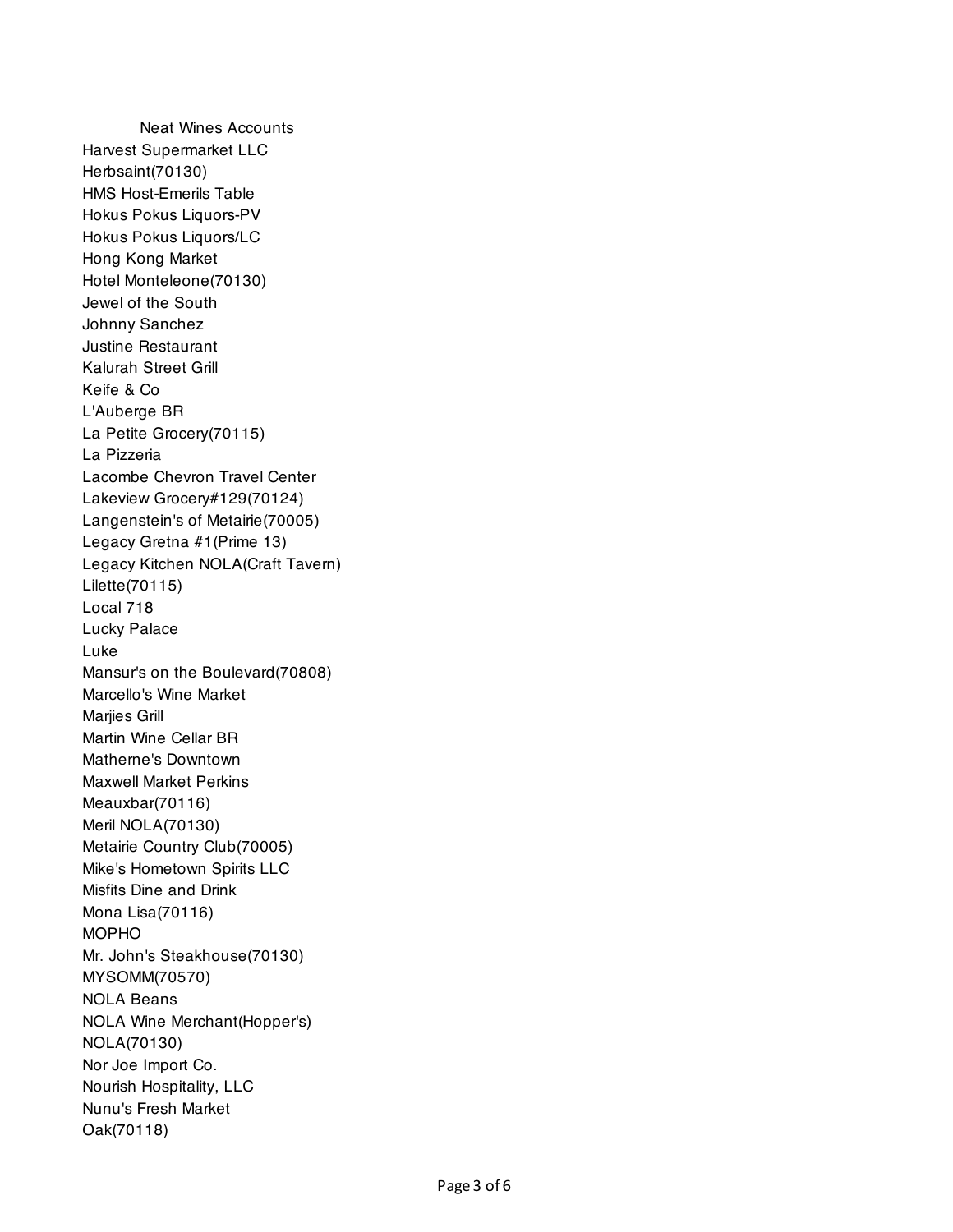Neat Wines Accounts Omni Royal Orleans(70130) OX LOT 9 P-Beau's Patois(70118) Pearl Wine Company(70119) Petroleum Club of Shreveport Philippe's Wine Cellar Pizza Domenica(70115) Poker Palace Pontchartrain Hotel(70130) Porter & Luke Portobello's Grill Portobello's Grill-Bocage Portobello's Plaquemine Pour Lafayette Pour Youngsville **Preservation** Prytania Liquor(70115) Pyre Provisions Q-Bin Liquor Ralph's Market(Pelican Point) Ralphs on the Park(70119) Red Dog Diner(70115) Red, White and Brew Restaurant R'evolution(70130) Robert's Fresh Market #124 Robert's Fresh#131(70124) Robert's#134/ St Claude Rouj Creole Rouse's #15/Houma Rouse's #16/Thibodaux Rouse's #20/Covington Rouse's #21/Mandeville Rouse's #22/Slidell Rouse's #23/Youngsville Rouse's #25/Metairie(70002) Rouse's #26/New Orleans(70115) Rouse's #27/Metairie(70001) Rouse's #28/Metairie(70001) Rouse's #29/New Orleans(70119) Rouse's #32/Mandeville Rouse's #33/Metairie(70003) Rouse's #35/New Orleans(70122) Rouse's #36/Algiers(70114) Rouse's #38/Gretna(70056) Rouse's #45/Lafayette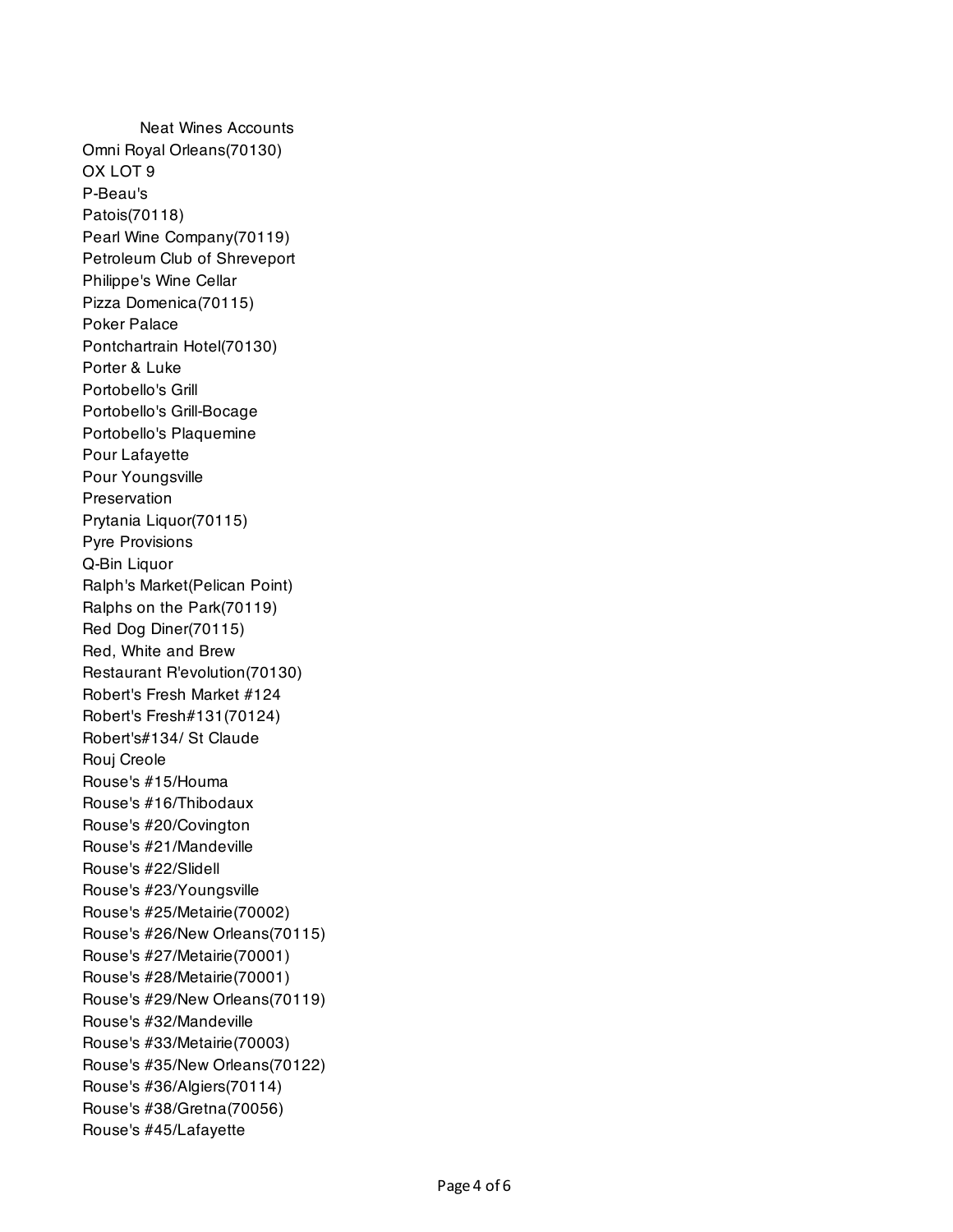Neat Wines Accounts Rouse's #46/Baronne (70113) Rouse's #48/Lafayette(70503) Rouse's #49/Gretna Rouse's #55/Denham Springs Rouse's #56/Kenner Rouse's #57/Ponchatouls Rouse's #58/BR(70817) Rouse's #59/Thibodaux Rouse's #6/Houma Rouse's #60/Zachary Rouse's #61/Hammond Rouse's #62/BR(70809) Rouse's #63/Prairieville(70769) Rouse's #64/Gonzales(70737) Rouse's #65/Gonzales(70737) Rouse's #68/Plaquemine Rouse's #70/Baton Rouge Rouse's #71/Sulphur Rouse's #72/Lake Charles Rouse's #75/Covington Rouse's #79/Marrero Ruffino's/Baton Rouge Ruffino's/Lafayette(70508) Rum House(70115) Saba Saffron NOLA(70115 Scratch Farm Kitchen Second Vine Wine(70118) Seed Restaurant Shaya Restaurant Spirit Wine Spoonbill Squire Creek Country Club St Germain Wine Bar LLC Stabs Prime LLC(Jeff HWY) Super Save#6 Superior's Steakhouse Superior Bar & Grill Swirl(70119) Sylvain(70130) T&T Liquor Tacos Del Cartel The Bower The Cellar Fine Wines/Benton The Chloe The Copper Monkey